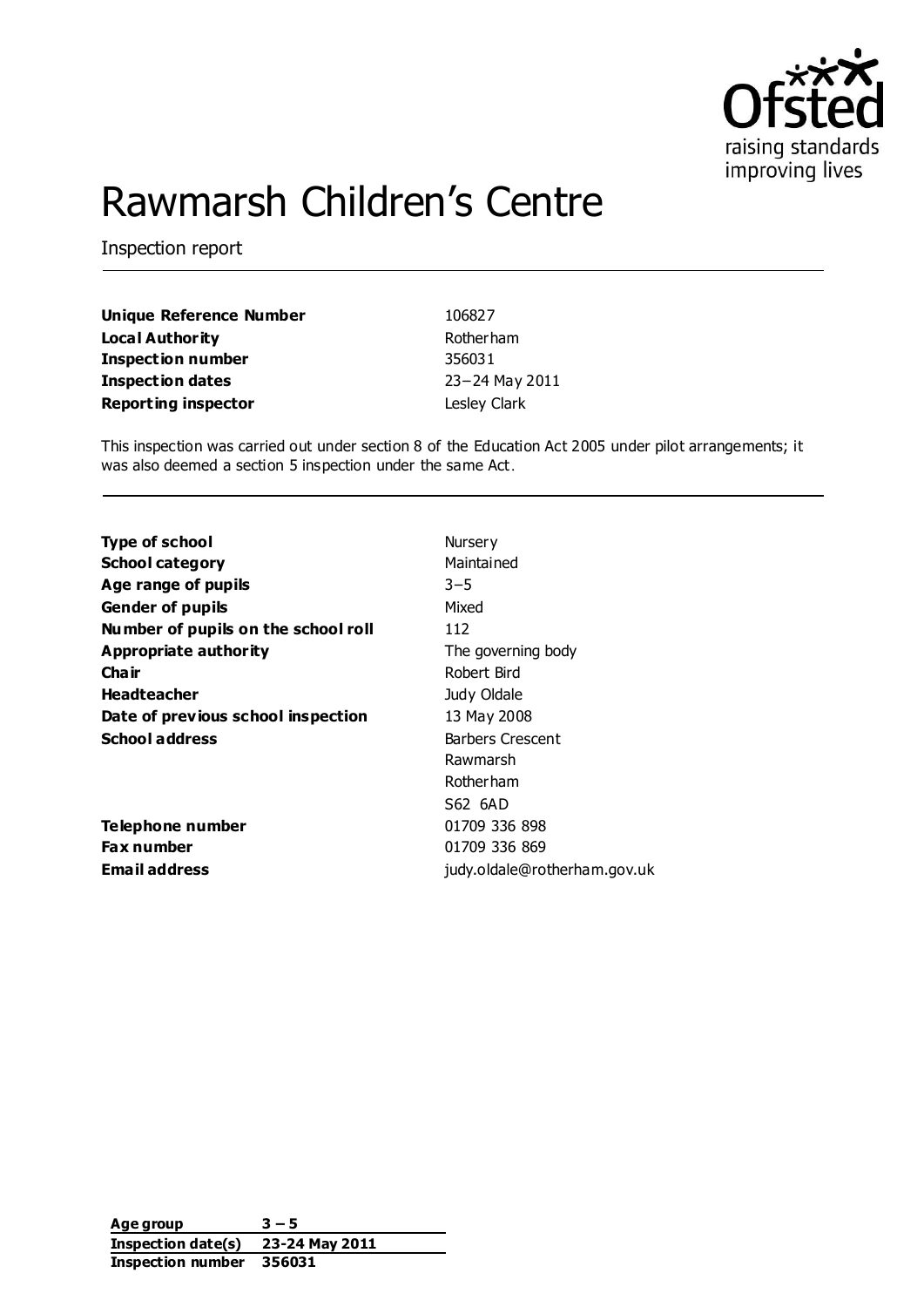## **Introduction**

This pilot inspection was carried out by two additional inspectors. They observed for seven hours in six learning sessions led by four teachers, five early years practitioners and three teaching assistants. Meetings were held with parents, governors and staff. The inspection team observed the school's work and looked at a range of documentation including: 'learning journeys' (individual records of children's learning and development); the school improvement plan; the school's monitoring of teaching and learning; and documentation relating to safeguarding. The team analysed questionnaires returned from staff and 43 questionnaires from parents and carers.

# **Information about the school**

The nursery is part of Rawmarsh Children's Centre. The children's centre and daycare provision are inspected separately. These reports can be found on the Ofsted website.

The nursery is smaller than average-sized nursery schools. It offers flexible provision for up to 48 weeks a year with 'wrap-around' care for 16 children at breakfast and tea times and for 24 children at lunchtime. Almost all children are White British. The proportion of children who have special educational needs and/or disabilities or who have a statement of special educational needs is higher than that usually found in nursery schools. The school has an enhanced resource provision for up to four children. Approximately 5% of children are looked after. The headteacher works part time as part of a phased retirement until July 2011 and a new head of Centre has been appointed and will take over in August 2011.

The school has leading aspect awards for inclusion and speaking and listening. It was awarded the Quality Mark for Early Years in 2008 and 2011.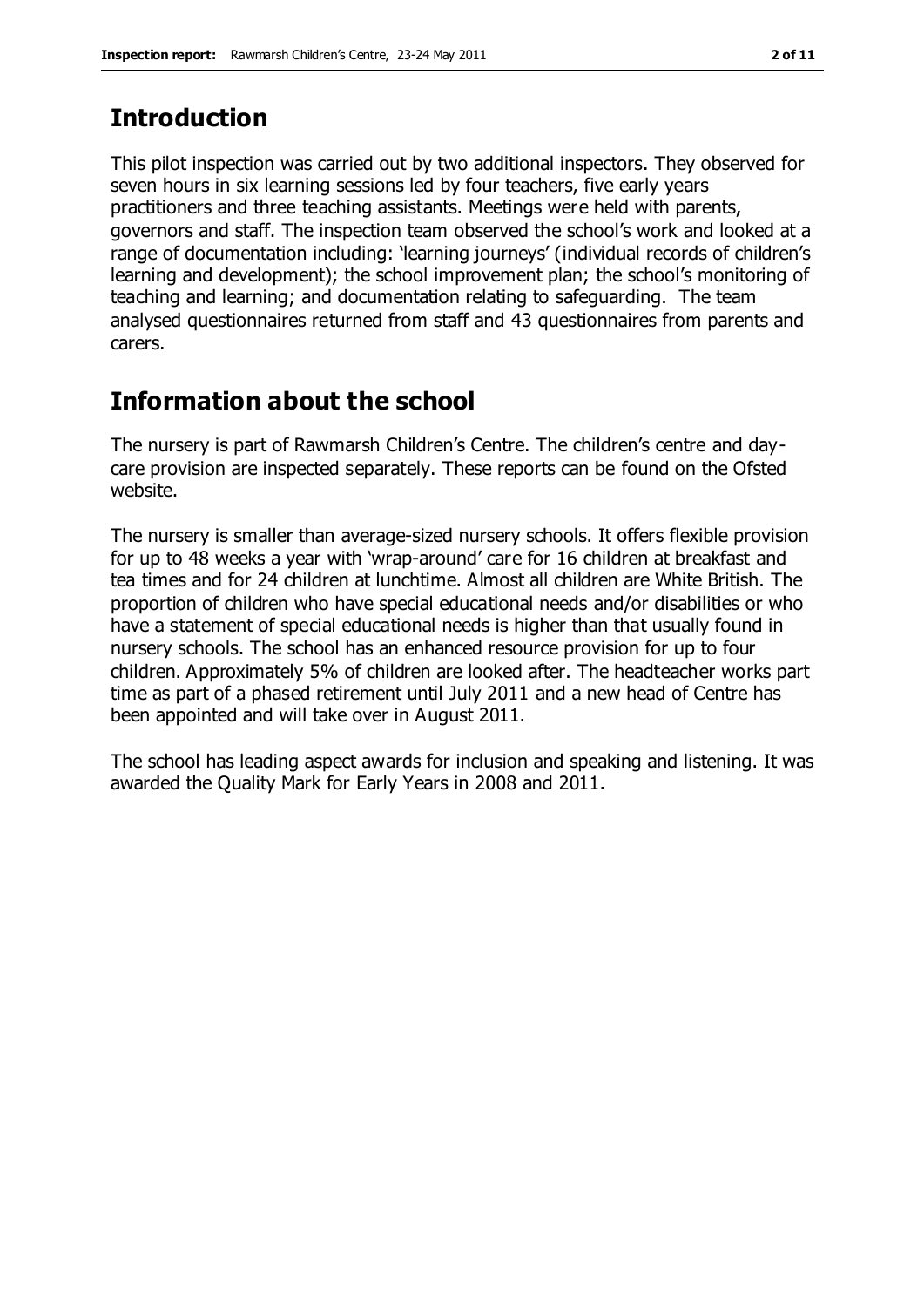# **Inspection judgements**

| <b>Overall effectiveness</b>     |  |
|----------------------------------|--|
|                                  |  |
| <b>Achievement</b>               |  |
| <b>Teaching</b>                  |  |
| <b>Leadership and management</b> |  |
| <b>Behaviour and safety</b>      |  |

| Does the school adequately promote the pupils' well-being? | Yes |
|------------------------------------------------------------|-----|
| Does the school adequately promote community cohesion?     | Yes |
| Does the school provide value for money?                   | Yes |

### **Key findings**

This is a good nursery where children thrive. They are happy, well settled and enjoy learning. The nursery has several outstanding elements.

- It makes excellent provision for children with special educational needs, those who are looked after and those whose circumstances make them vulnerable. These groups of children make outstanding progress from their below expected starting points.
- The nursery is exceptionally good at promoting children's personal, social and emotional development and their communication skills.
- Children's first-rate behaviour and awareness of safety are major factors in helping them to learn successfully.
- The nursery has outstanding links with parents and carers and makes sure that they are fully included in as many aspects of their children's learning as possible.
- The flexible care across three different but linked settings is exceptionally well managed because all settings follow the same procedures and have the same aims.

Children achieve well because they are well taught. Staff are very skilled at promoting children's language development through playing and talking with them, encouraging them to make independent choices and to play constructively together. The following aspects of teaching and learning are less effective.

- The most-able children are not always sufficiently challenged, especially in developing early reading skills.
- Staff do not always use the information in children's learning journeys' to help them plan activities based on children's needs and interests.
- Staff sometimes miss opportunities to extend learning through providing exciting, large-scale, investigative activities that challenge children to think for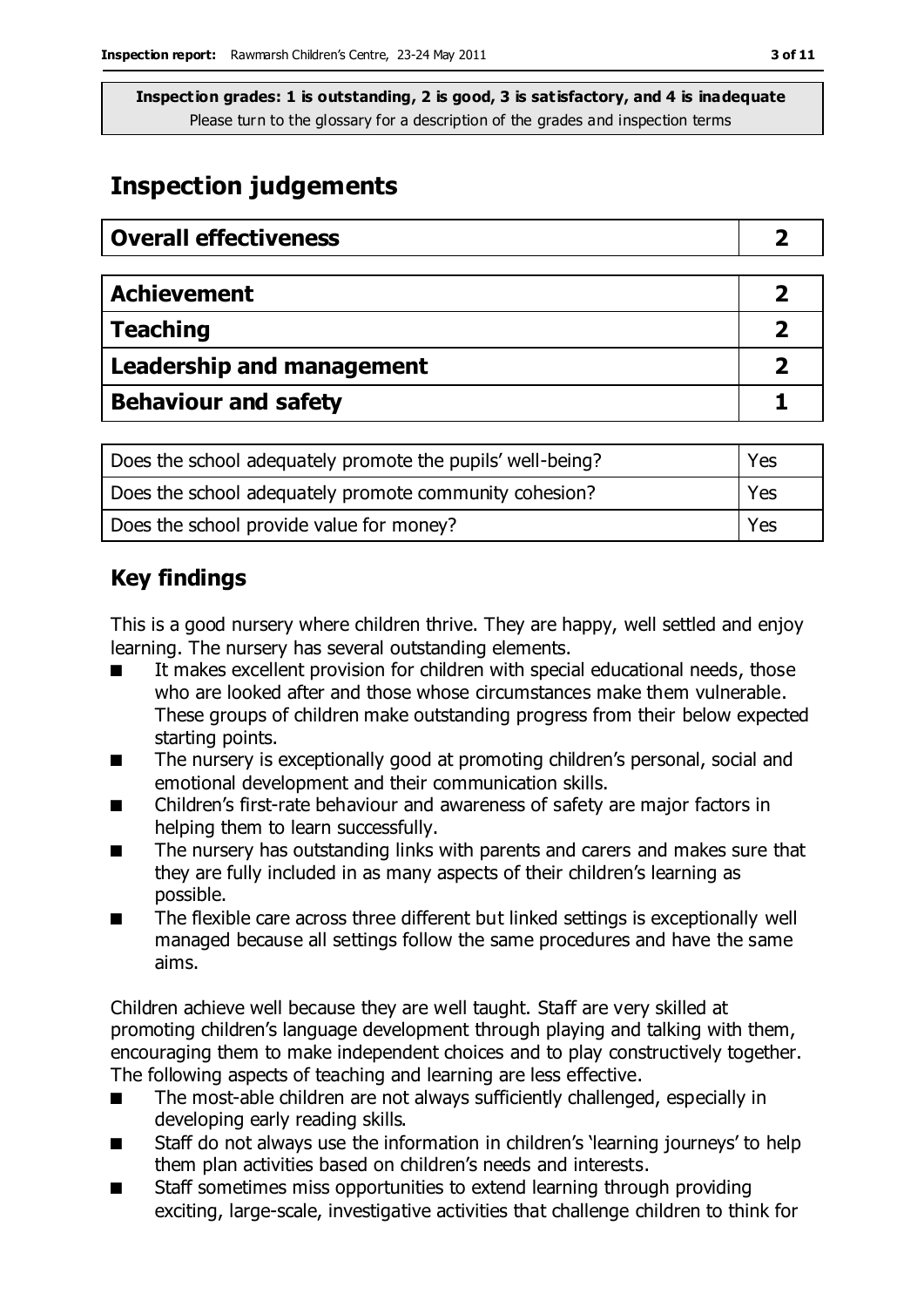#### themselves.

The nursery is well led and managed and promotes children's spiritual, moral, social and cultural development effectively. Parents and carers agree that 'it is a fantastic nursery, always available to help with any questions or concerns'. As a result, children develop into confident, sociable young people who are curious about the world around them and keen to try new experiences.

### **What does the school need to do to improve further?**

- Extend the learning and challenge for the most-able children, especially in developing early reading skills by:
	- increasing the opportunities for children to practise linking letters and sounds
	- providing an environment rich in the provision of printed work in many forms such as large written words and displays at child level
	- encouraging children to tell and 'write' their own stories and read them to  $\equiv$ adults and other children.
- Improve children's learning journeys' by:
	- including the next steps that children need to make in their learning
	- using this information to plan activities to ensure that children's interests and needs are met.
- Give children further opportunities to engage in exciting, large-scale and thought-provoking activities so as to extend their learning and challenge them to think for themselves.

### **Main report**

Children quickly busy themselves when they come into the nursery because there are lots of interesting activities to do. They greet friends and staff affectionately and are keen to communicate what they have done at home. Parents and carers help their children to settle and exchange relevant information with staff. This includes checking daily the high-quality individual education and care plans and the 'My Week at Nursery' sheets for children with special educational needs or for children who have complex physical, emotional or behavioural problems or whose circumstances make them vulnerable. An excellent feature of these plans is the use of symbols, pictures and photographs as well as words. This enables staff, parents, carers and children, all of whom contribute to the plans, to identify very quickly if there are any concerns so immediate action can be taken. As a result, these children, including looked after children, make exceptional progress and the nursery is successfully closing the gap between their learning and development and that of others.

Children make good progress overall to reach levels that are broadly as expected by the end of the nursery stage. They lead their own learning for much of the day and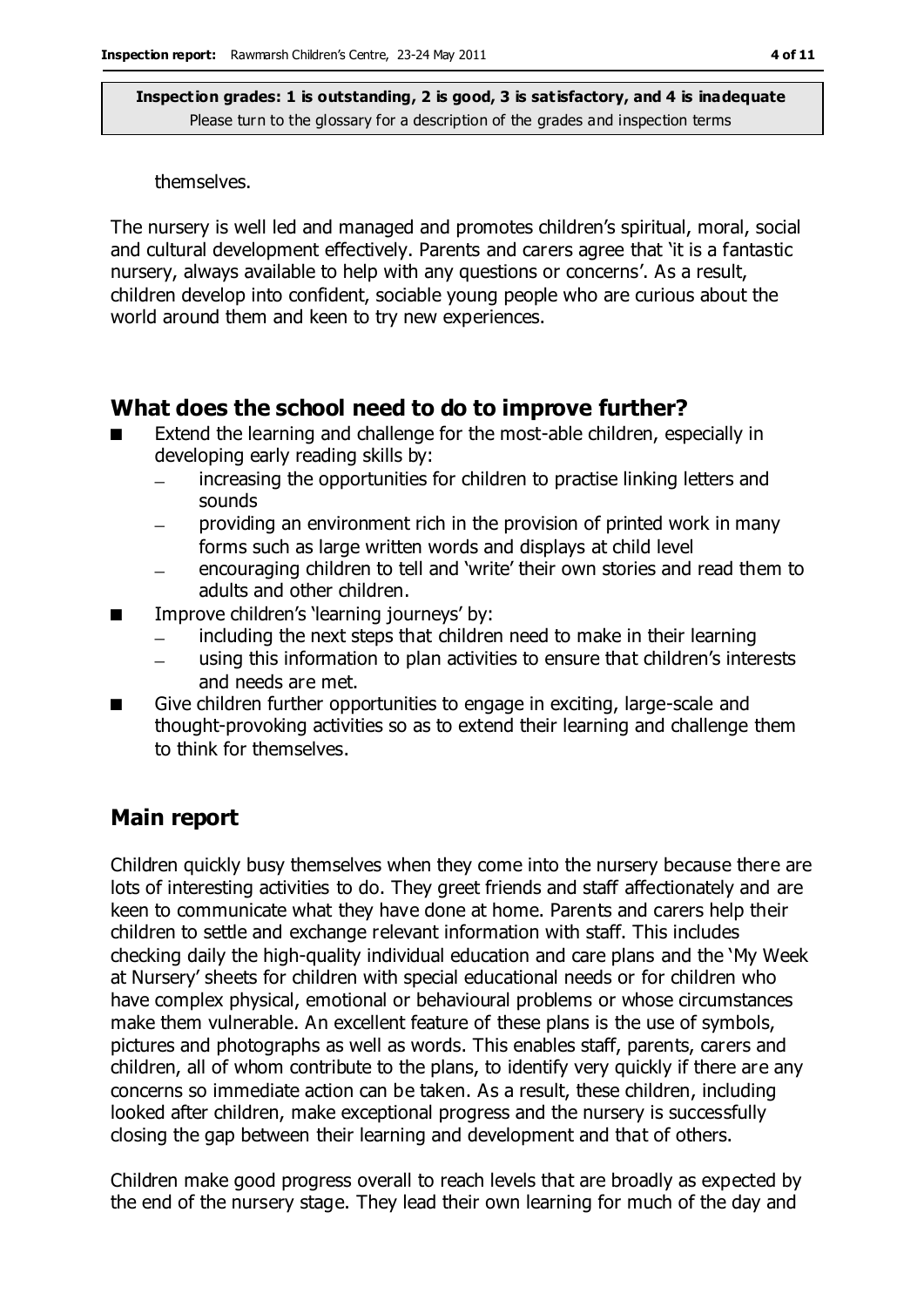choose freely from a wide range of indoor and outdoor activities. Children concentrate well when they work together in small groups at the start of each morning and afternoon session. Staff are adept at keeping tasks brief and using songs and repetitive rhymes to engage children's interests. Good use of resources such as dice and counting games facilitate children's secure understanding of numbers as labels and for counting. Staff are extremely good at developing children's language and communication skills. They give children time to listen and to respond to questions, helping children to become more articulate and to sustain conversations. In exceptionally well-taught sessions, children learn rapidly, as when, for example, they soaked up exciting new words such as 'shiny cloth' and 'yam' and gained insight into other cultures, as they joined in with an African story and passed these objects round.

Sometimes, staff miss opportunities to develop children's early reading skills to the full, especially the most-able children who are beginning to recognise and show a keen interest in letters, sounds and words. Children have relatively few times to practise linking sounds and letters systematically or to absorb new words through seeing them every day in key places. While children have a wide range of materials and implements to write with and very imaginative ideas, they have few occasions to write down their own stories or to make books that they can read to adults or each other. On the other hand, the involvement of parents and carers in reading to their children every day is very successful and fuels children's interest in books.

Staff record children's learning and development in detailed observations and parents add informative observations too. They record moments of wonder as when children found a frog, as well as significant learning moments. However, because staff identify very few 'next steps' that children need to make in their learning , they do not use the information as systematically as they should to ensure that they take children's needs and interests fully into account when planning activities. The weekly planning of many short activities restricts the potential to develop large-scale, investigative and thought-provoking activities, which take children's interests as a starting point. For example, children were very excited about the small pirate ship and finding buried treasure and some drew their own treasure map, copying one provided for them, and some donned pirate headscarves. Nearby, on an 'island' of grass, children, helped by an adult were building a den. An opportunity was therefore missed to join these two activities into a large-scale, exciting role play, to create a treasure island, for instance, so as to extend children's learning, challenge them to think for themselves and to use a wide range of materials while doing so.

Children's behaviour and awareness of staying safe is exceptionally mature for their age. They empathise with and respect each other, pointing out, for example, that some children were reluctant to join in because, 'maybe he didn't sleep much at night', or, 'she's just done lots of work'. They are kind to each other. They learn that there are 'golden rules' and explain that 'just one person' can talk at a time and that 'we need to be friends.' They know 'keep your hands and feet to yourself' means 'no nipping or kicking'. In these ways they show their advanced social and moral development. Parents and carers are completely in agreement that their children are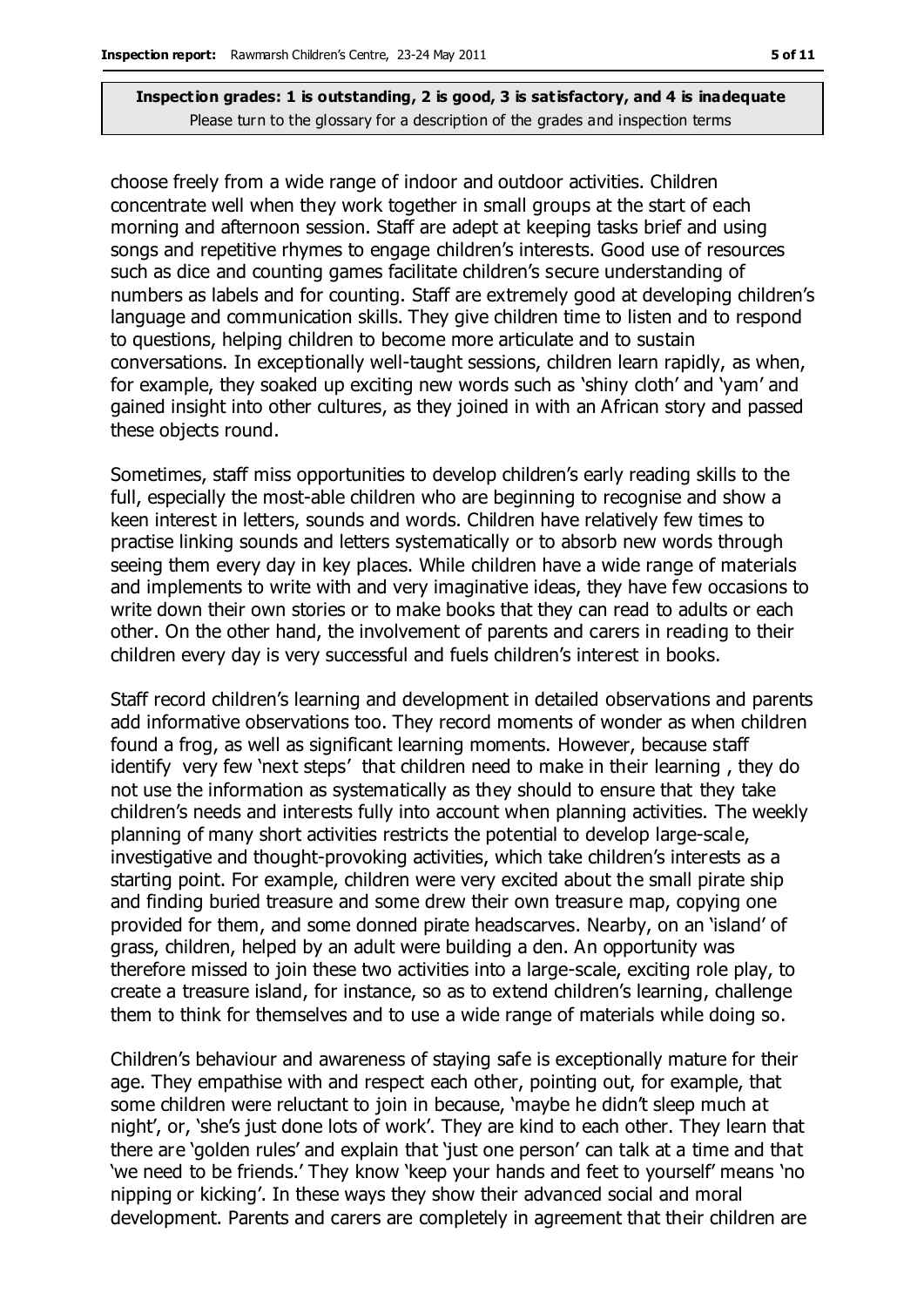safe and that their children act sensibly and behave very well. They pour drinks, for example, without spillage and use knives safely to make their sandwiches at tea time. When they ride bikes they take care not to bump into each other and when whirling streamers in the wind they stay a safe distance from other people so they do not become entangled.

The considerable strengths in the leadership and management of the nursery have contributed to good and improving outcomes for children not only academically but also in their spiritual, moral, social and cultural development through valuing children's home cultures and extending their understanding of different communities. As a result, children happily sample a wide range of foods from different cultures and celebrate festivals such as the Chinese New Year. Leaders, managers and governors promote equality and tackle diversity successfully. For example, through scrupulously accurate self-evaluation, senior leaders identified that boys were performing less well than girls. There is now minimal difference in their achievements because staff have successfully improved boys' learning through targeting their social development, teaching them in 'boys only' groups and placing a strong emphasis on active learning and using hands-on resources.

Leaders and managers are ambitious and drive improvements at a good rate. A significant development since the last inspection is the extent to which leadership and management is shared across the centre as a whole and works in partnership with other educational providers to the benefit of the staff and children. Governors play a full part in these initiatives and see themselves as a 'think tank for problemsolving'. The impact of this coherent, consistent and outward-looking approach is seen in the outstanding involvement of parents and carers not only in their children's learning and development but in local projects such as the one to 'Get Rawmarsh Reading'. The middle layer of leadership and management is developing well and becoming increasingly effective as staff begin to take part in monitoring teaching and learning, for instance. The staff work well as a team and are keen to make suggestions. The nursery demonstrates its capacity to improve further at this good rate. Safeguarding meets all current requirements and is meticulously and regularly checked.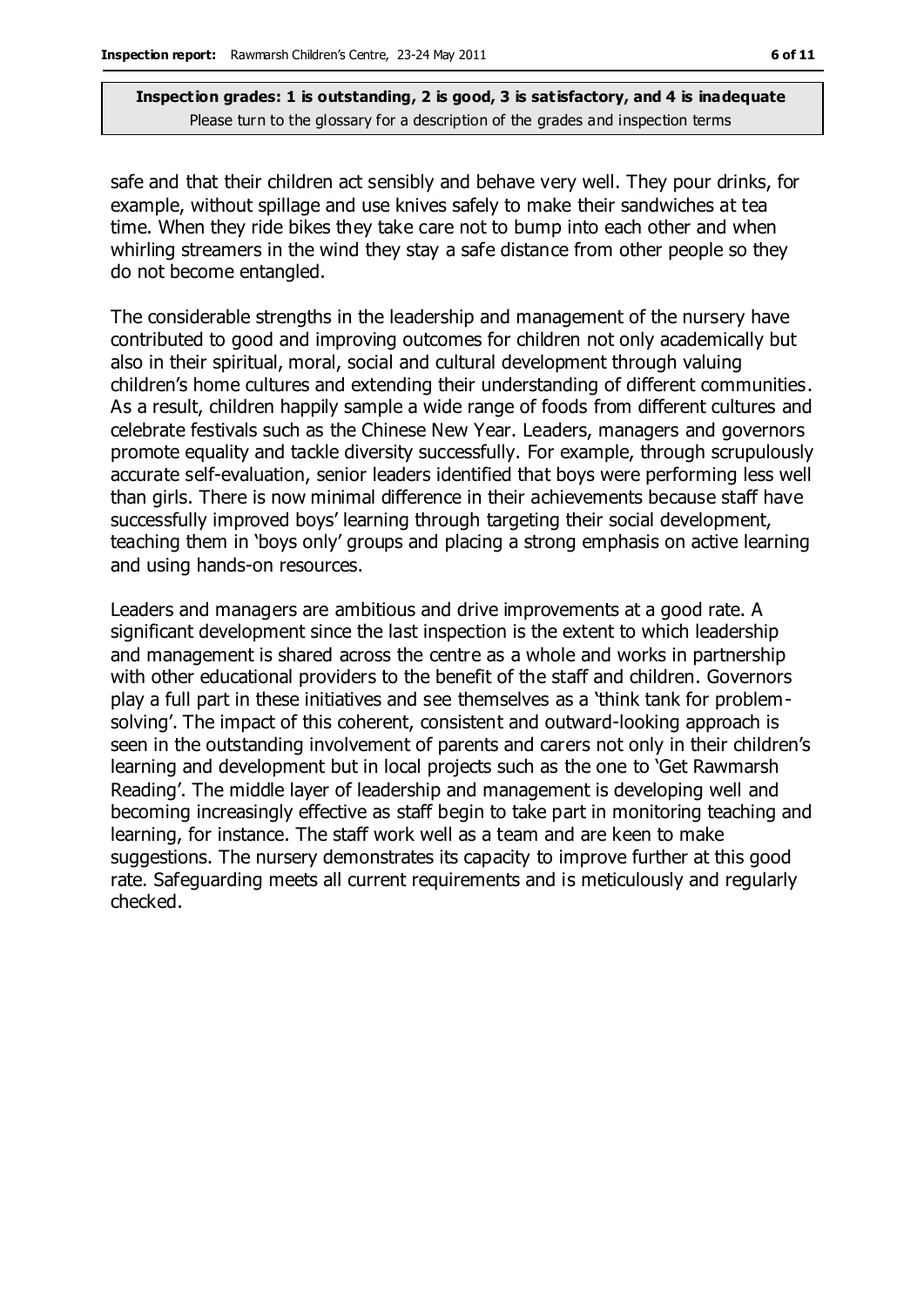#### **Responses from parents and carers to Ofsted's questionnaire**

Ofsted invited all the registered parents and carers of pupils registered at Rawmarsh Children's Centre to complete a questionnaire about their views of the school.

In the questionnaire, parents and carers were asked to record how strongly they agreed with 13 statements about the school.

The inspection team received 43 completed questionnaires by the end of the on-site inspection. In total, there are 112 pupils registered at the school.

| <b>Statements</b>                                                             | <b>Strongly</b><br>agree |               | <b>Agree</b>   |               | <b>Disagree</b> |                | <b>Strongly</b><br>disagree |               |
|-------------------------------------------------------------------------------|--------------------------|---------------|----------------|---------------|-----------------|----------------|-----------------------------|---------------|
|                                                                               | <b>Total</b>             | $\frac{0}{0}$ | <b>Total</b>   | $\frac{0}{0}$ | <b>Total</b>    | $\frac{1}{2}$  | <b>Total</b>                | $\frac{0}{0}$ |
| Q1<br>My child is happy at school                                             | 38                       | 88            | 5              | 12            | 0               | $\mathbf 0$    | $\mathbf 0$                 | $\mathbf 0$   |
| Q <sub>2</sub><br>My child feels safe at school                               | 36                       | 84            | $\overline{7}$ | 16            | 0               | 0              | $\mathbf{0}$                | $\mathbf 0$   |
| Q <sub>3</sub><br>The school helps my child to<br>achieve as well as they can | 38                       | 88            | 5              | 12            | 0               | 0              | $\mathbf{0}$                | $\mathbf 0$   |
| Q4<br>The school meets my child's<br>particular needs                         | 36                       | 84            | 6              | 14            | $\mathbf{1}$    | $\overline{2}$ | $\mathbf{0}$                | $\mathbf 0$   |
| Q <sub>5</sub><br>The school ensures my child<br>is well looked after         | 37                       | 86            | 6              | 14            | 0               | $\mathbf 0$    | $\mathbf{0}$                | $\mathbf 0$   |
| Q <sub>6</sub><br>Teaching at this school is<br>good                          | 36                       | 84            | 7              | 16            | $\mathbf 0$     | $\mathbf 0$    | $\Omega$                    | $\mathbf 0$   |
| Q7<br>There is a good standard of<br>behaviour at this school                 | 32                       | 74            | 8              | 19            | $\mathbf{1}$    | $\overline{2}$ | $\Omega$                    | $\mathbf 0$   |
| Q8<br>Lessons are not disrupted by<br>bad behaviour                           | 32                       | 74            | 8              | 19            | 0               | $\mathbf 0$    | $\mathbf{0}$                | $\mathbf 0$   |
| Q9<br>The school deals with any<br>cases of bullying well                     | 31                       | 72            | $\overline{7}$ | 16            | $\mathbf{1}$    | $\overline{2}$ | 0                           | $\mathbf 0$   |
| Q10<br>The school helps me to<br>support my child's learning                  | 36                       | 84            | 7              | 16            | 0               | $\mathbf 0$    | $\mathbf{0}$                | $\mathbf{0}$  |
| Q11<br>The school responds to my<br>concerns and keeps me well<br>informed    | 35                       | 81            | 7              | 16            | $\mathbf{1}$    | $\overline{2}$ | $\mathbf 0$                 | $\mathbf 0$   |
| Q12<br>The school is well led and<br>managed                                  | 37                       | 86            | 6              | 14            | 0               | 0              | 0                           | $\mathbf 0$   |

The table above summarises the responses that parents and carers made to each statement. The percentages indicate the proportion of parents and carers giving that response out of the total number of completed questionnaires. Where one or more parents and carers chose not to answer a particular question, the percentages will not add up to 100%.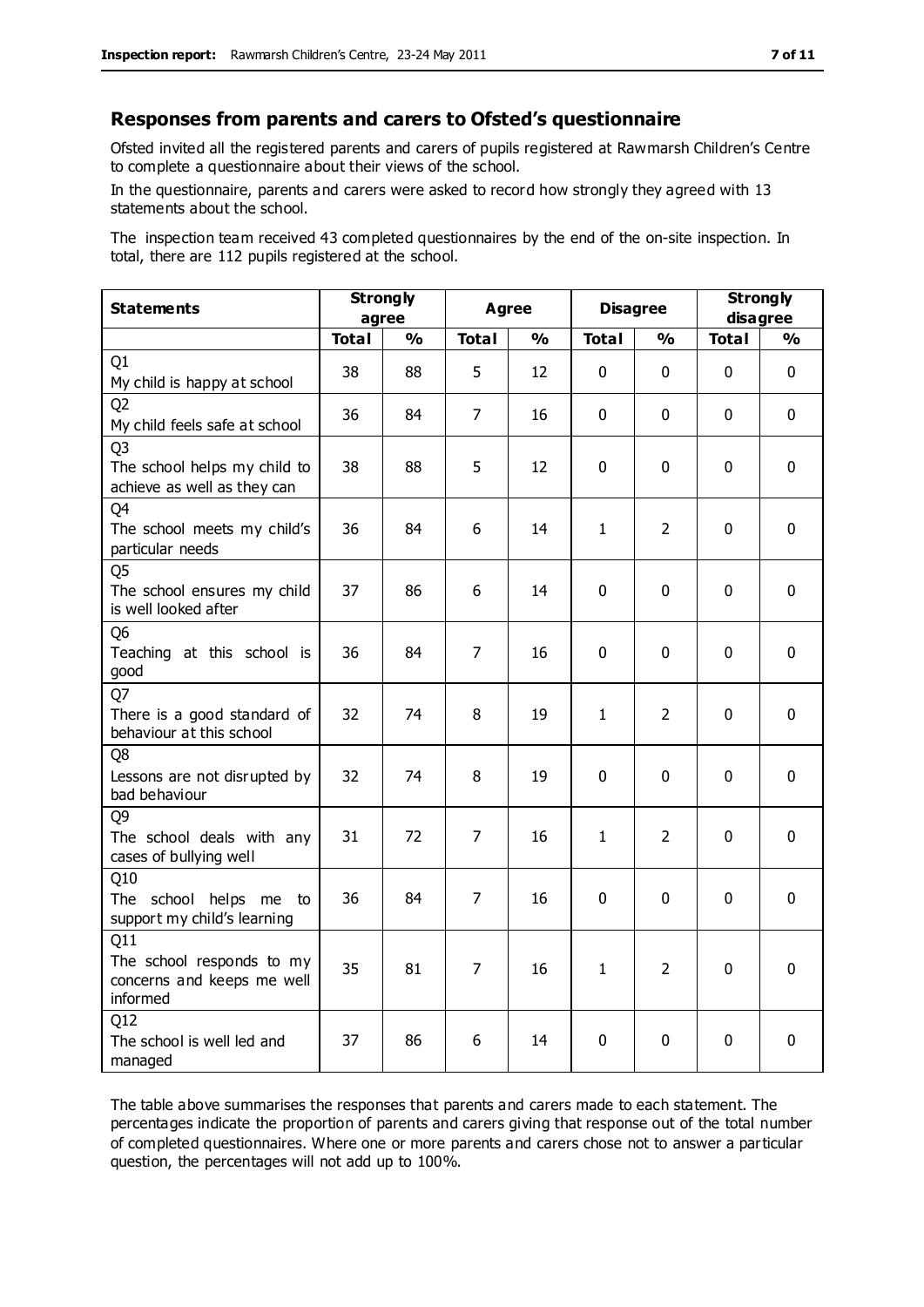# **Glossary**

### **What inspection judgements mean**

| <b>Grade</b> | <b>Judgement</b> | <b>Description</b>                                                                                                                                                                                                               |
|--------------|------------------|----------------------------------------------------------------------------------------------------------------------------------------------------------------------------------------------------------------------------------|
| Grade 1      | Outstanding      | These features are highly effective. An outstanding<br>school provides exceptionally well for all its pupils' needs.                                                                                                             |
| Grade 2      | Good             | These are very positive features of a school. A school<br>that is good is serving its pupils well.                                                                                                                               |
| Grade 3      | Satisfactory     | These features are of reasonable quality. A satisfactory<br>school is providing adequately for its pupils.                                                                                                                       |
| Grade 4      | Inadequate       | These features are not of an acceptable standard. An<br>inadequate school needs to make significant<br>improvement in order to meet the needs of its pupils.<br>Ofsted inspectors will make further visits until it<br>improves. |

### **Overall effectiveness of schools**

|                         | Overall effectiveness judgement (percentage of schools) |      |                     |                   |
|-------------------------|---------------------------------------------------------|------|---------------------|-------------------|
| <b>Type of school</b>   | <b>Outstanding</b>                                      | Good | <b>Satisfactory</b> | <b>Inadequate</b> |
| Nursery schools         | 46                                                      | 48   | 6                   |                   |
| Primary schools         | 6                                                       | 47   | 40                  |                   |
| Secondary<br>schools    | 12                                                      | 39   | 38                  |                   |
| Sixth forms             | 13                                                      | 42   | 41                  |                   |
| Special schools         | 28                                                      | 49   | 19                  |                   |
| Pupil referral<br>units | 14                                                      | 45   | 31                  | 10                |
| All schools             | 10                                                      | 46   | 37                  |                   |

New school inspection arrangements were introduced on 1 September 2009. This means that inspectors now make some additional judgements that were not made previously.

The data in the table above are for the period 1 September 2010 to 31 December 2010 and are consistent with the latest published official statistics about maintained school inspection outcomes (see [www.ofsted.gov.uk\)](http://www.ofsted.gov.uk/).

The sample of schools inspected during 2010/11 was not representative of all schools nationally, as weaker schools are inspected more frequently than good or outstanding schools.

Percentages are rounded and do not always add exactly to 100.

Sixth form figures reflect the judgements made for the overall effectiveness of the sixth form in secondary schools, special schools and pupil referral units.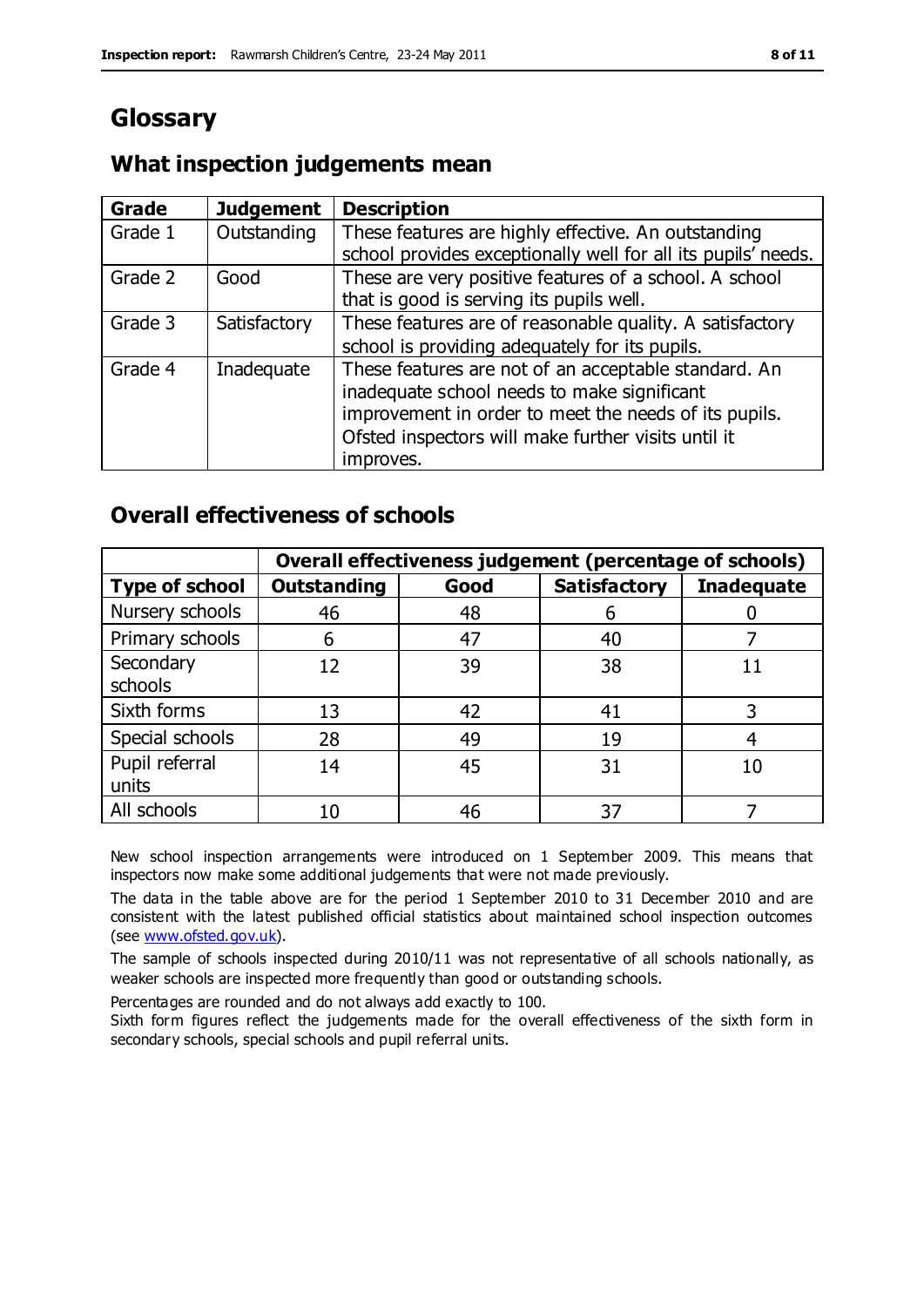# **Common terminology used by inspectors**

| Achievement:               | the progress and success of a pupil in their<br>learning, development or training.                                                                                                                                                                 |
|----------------------------|----------------------------------------------------------------------------------------------------------------------------------------------------------------------------------------------------------------------------------------------------|
| Attainment:                | the standard of the pupils' work shown by test and<br>examination results and in lessons.                                                                                                                                                          |
| Capacity to improve:       | the proven ability of the school to continue<br>improving. Inspectors base this judgement on what<br>the school has accomplished so far and on the<br>quality of its systems to maintain improvement.                                              |
| Leadership and management: | the contribution of all the staff with responsibilities,<br>not just the headteacher, to identifying priorities,<br>directing and motivating staff and running the<br>school.                                                                      |
| Learning:                  | how well pupils acquire knowledge, develop their<br>understanding, learn and practise skills and are<br>developing their competence as learners.                                                                                                   |
| Overall effectiveness:     | inspectors form a judgement on a school's overall<br>effectiveness based on the findings from their<br>inspection of the school. The following judgements,<br>in particular, influence what the overall<br>effectiveness judgement will be:        |
|                            | The achievement of all pupils.<br>п<br>Behaviour and safety.<br>ш<br>The quality of teaching.<br>H.<br>The effectiveness of leadership and<br>п<br>management.<br>and taking into consideration<br>how well the school promotes pupils' spiritual, |
|                            | moral, social and cultural development.                                                                                                                                                                                                            |
| Progress:                  | the rate at which pupils are learning in lessons and<br>over longer periods of time. It is often measured<br>by comparing the pupils' attainment at the end of a                                                                                   |

key stage with their attainment when they started.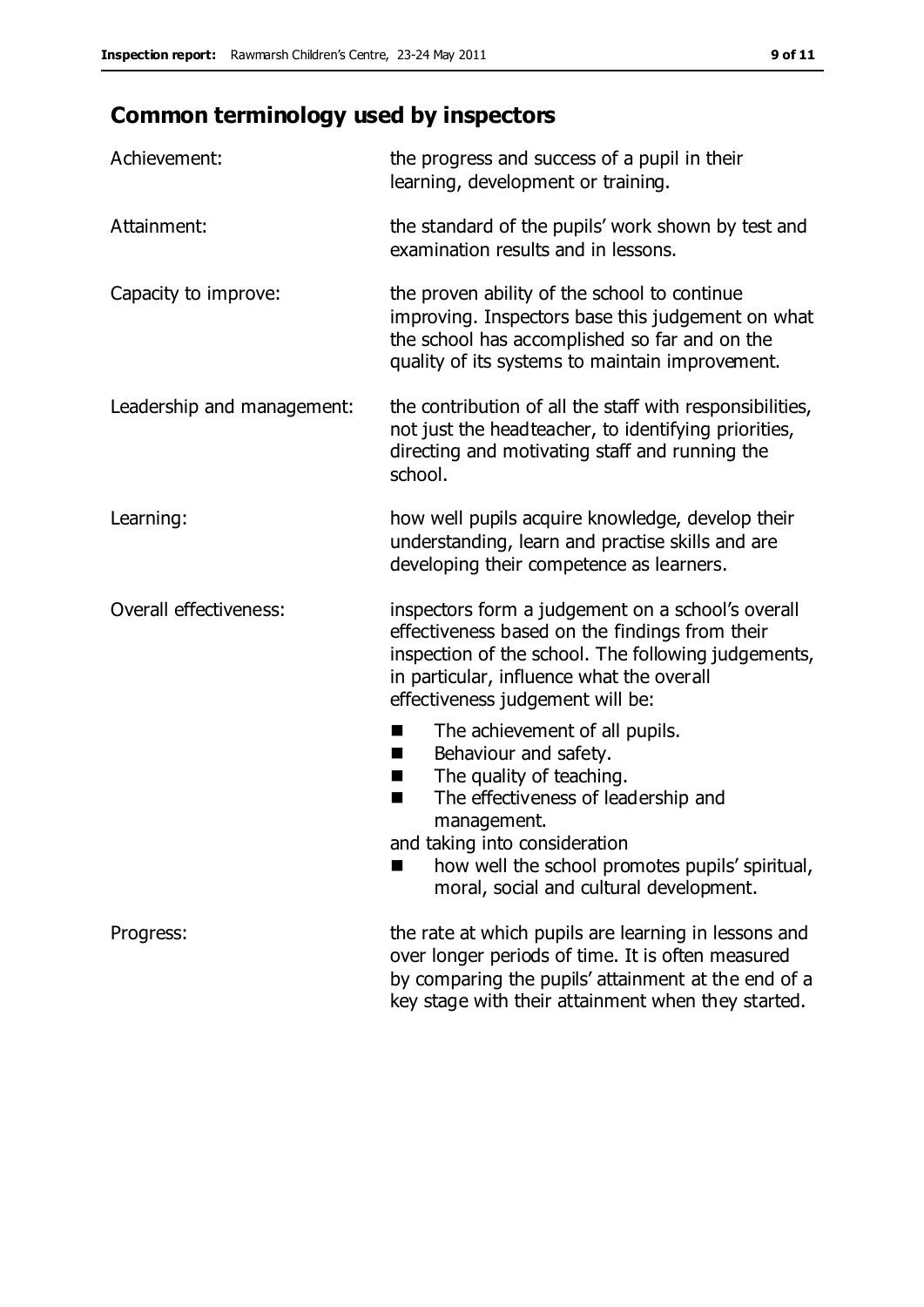#### **This letter is provided for the school, parents and carers to share with their children. It describes Ofsted's main findings from the inspection of their school.**



25 May 2011

Dear Children

#### **Inspection of Rawmarsh Children's Centre, Rotherham, S62 6AD**

Thank you for your friendly welcome. We really enjoyed meeting you all and talking to you. You go to a good nursery, with kind staff who give you lots of interesting things to do. The adults are extremely good at helping you to learn new words and to use them to talk to everyone. They are extremely good at teaching you to behave kindly towards each other. Your behaviour and safety are excellent. You make your own sandwiches using knives sensibly just like older people. If some of you are struggling to learn, the adults in your nursery know just what to do to help you. The help they give is outstanding. Your parents and carers think so too. They are part of your nursery and this is excellent. The people in charge are in charge of the babies and toddlers as well as you and they manage this extremely well.

This is what your nursery needs to do next to make it even better.

- Adults should give more help to those of you who are ready to start reading because some of you are very interested in letters, sounds and words.
- We have asked adults to add extra bits to your special books called 'learning journeys' to help them plan activities that are just right for each of you.
- Lastly, we think adults could make your activities even more exciting by involving you in making and building big things like a treasure island and thinking things out by yourselves.

You can help by coming to nursery every day, asking lots of questions and saying what you would like to do too.

With very best wishes to you all.

Lesley Clark Lead inspector